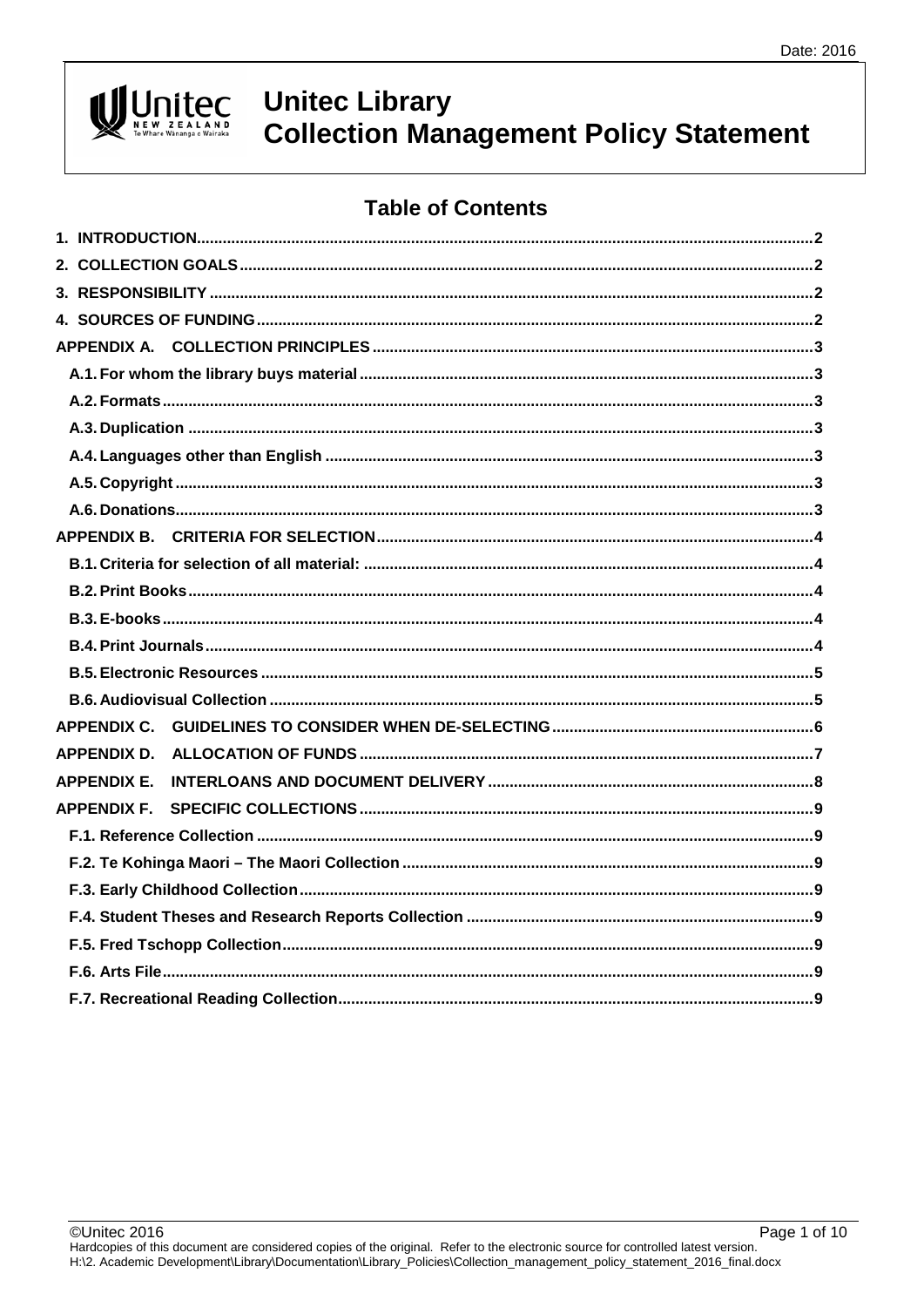# <span id="page-1-0"></span>**1. INTRODUCTION**

This Collection Management Policy Statement describes Unitec Library's collecting responsibilities. It is written both for our users, that they may know the Library's collection goals and policies, and as a planning and working document for library staff.

It includes statements on collection principles, criteria for selection, criteria for de-selection and retention, fund allocation, resource sharing and special collections.

This policy statement will be reviewed as required.

## <span id="page-1-1"></span>**2. COLLECTION GOALS**

The Library's collection goals are:

- 1) To acquire a collection of resources which supports Unitec's teaching, learning and research
- 2) To provide access to that collection in print, electronic and audio-visual formats and via userfriendly access points.

In order to provide the widest possible range of up-to-date material in the most economical way, these goals take into account:

- the teaching and learning needs of the United community;
- the research needs of students and staff;
- the subjects taught in departments;
- the academic level of Unitec's programmes;
- changes in programmes.

## <span id="page-1-2"></span>**3. RESPONSIBILITY**

- The Library Director is responsible for the overall operational and financial management of the Unitec Library Collection.
- The Manager, Services is responsible for coordinating collection management.
- The Manager, Resources is responsible for acquiring, licensing, cataloguing and processing the collection.
- The Manager, Resources is responsible for ensuring and facilitating access to electronic resources.
- The Resource Management Committee is responsible for monitoring and ensuring equitable spending of resources allocations and deciding on new journal subscriptions, and new databases.
- Knowledge Specialists are responsible for selecting resources for the library collection, in accordance with specified guidelines. They maintain a balanced collection to ensure it meets the needs of all clients.
- Academic staff are responsible for communicating the needs of their courses to Knowledge Specialists, and recommending the purchase of library materials.
- Manager Services responsible for approving individual items over \$200 or an amount as decided by the Resource Management Committee

# <span id="page-1-3"></span>**4. SOURCES OF FUNDING**

Each year the Unitec Library Director submits an estimate of the Library's financial requirements to the Finance Committee, from which funds are then allocated for library resources. The Resource Management Committee allocates funds for library resources.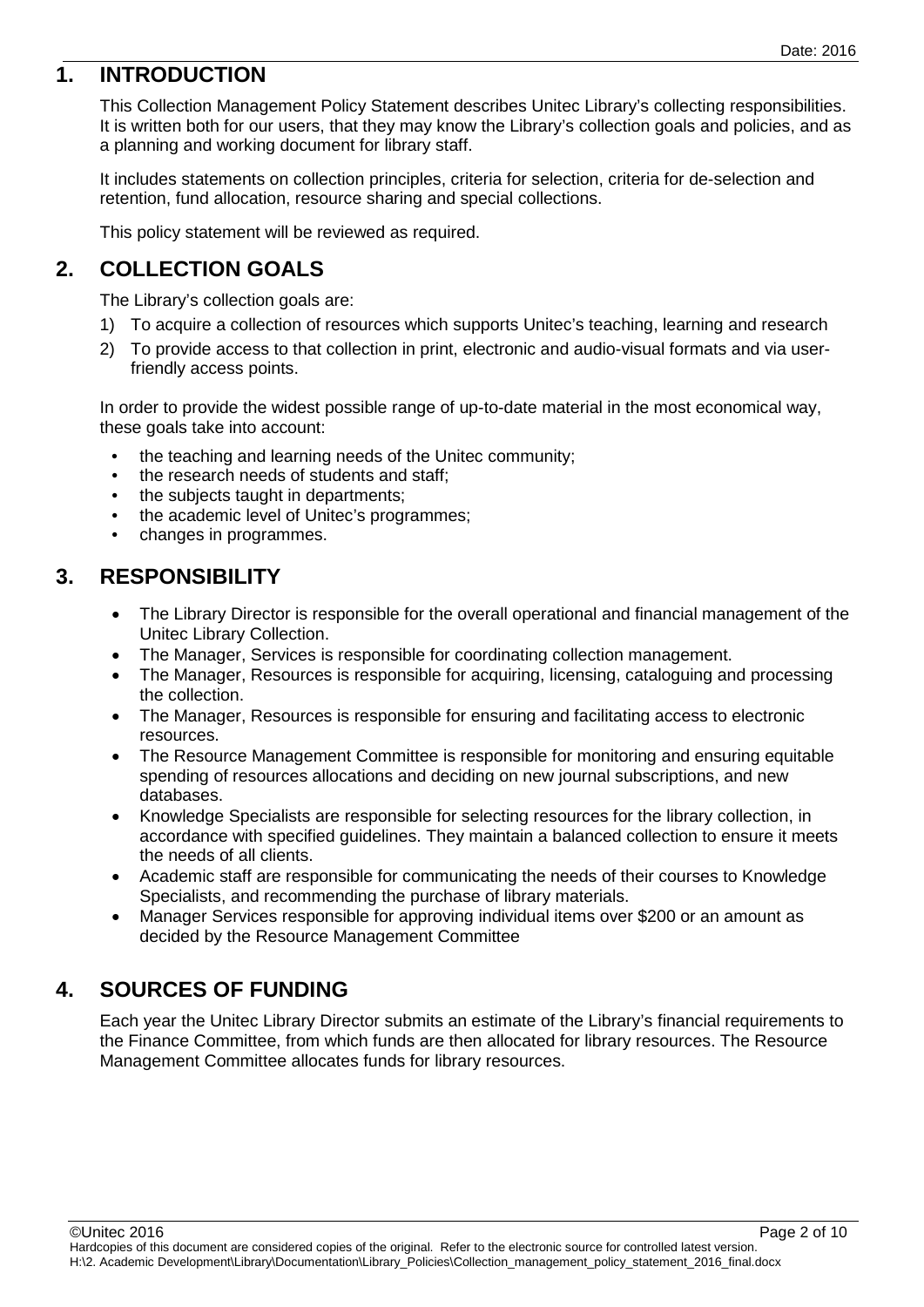# <span id="page-2-1"></span><span id="page-2-0"></span>**APPENDIX A. COLLECTION PRINCIPLES**

#### **A.1. For whom the library buys material**

The library purchases material that can be made available to all staff and students. It does not purchase or organise class sets or teaching texts for lecturers' own use.

#### <span id="page-2-2"></span>**A.2. Formats**

Material is collected in various formats, for example print, DVD, electronic. The Library's strategic direction is to increase the ratio of electronic to print material. All material, regardless of format, is listed in the Library catalogue. Superseded formats such as videos, cassettes, microfiches, floppy discs are not purchased, unless there are no alternatives and the item is considered vital.

#### <span id="page-2-3"></span>**A.3. Duplication**

The Library will buy multiple copies of material only when necessary, because of demand or the needs of students at different campuses. Material will not usually be held in more than one format (eg both print and electronic). In deciding whether to duplicate material, usage of previous editions, the Maori and Pacific success strategies and available budget are taken into account.

For required and recommended texts the following guidelines may be applied:

- $\bullet$  1-25 students  $-$  1 copy
- $\bullet$  26-50 students  $-2$  copies
- More than 50 students 3 copies.
- At least one copy of required texts is purchased.

#### <span id="page-2-4"></span>**A.4. Languages other than English**

Material is only purchased in English, except for some Maori and Pacific language material and bilingual journals which add significantly to a subject taught at Unitec.

#### <span id="page-2-5"></span>**A.5. Copyright**

All material added to the Library's collection is in accordance with the New Zealand copyright legislation and other relevant law.

#### <span id="page-2-6"></span>**A.6. Donations**

Donations are accepted on the same criteria as other acquisitions and on the understanding that the Library has ownership over what is kept, and where items will be located. Donations that are not required will be offered back to the donor. Offers of journal donations will not usually be accepted.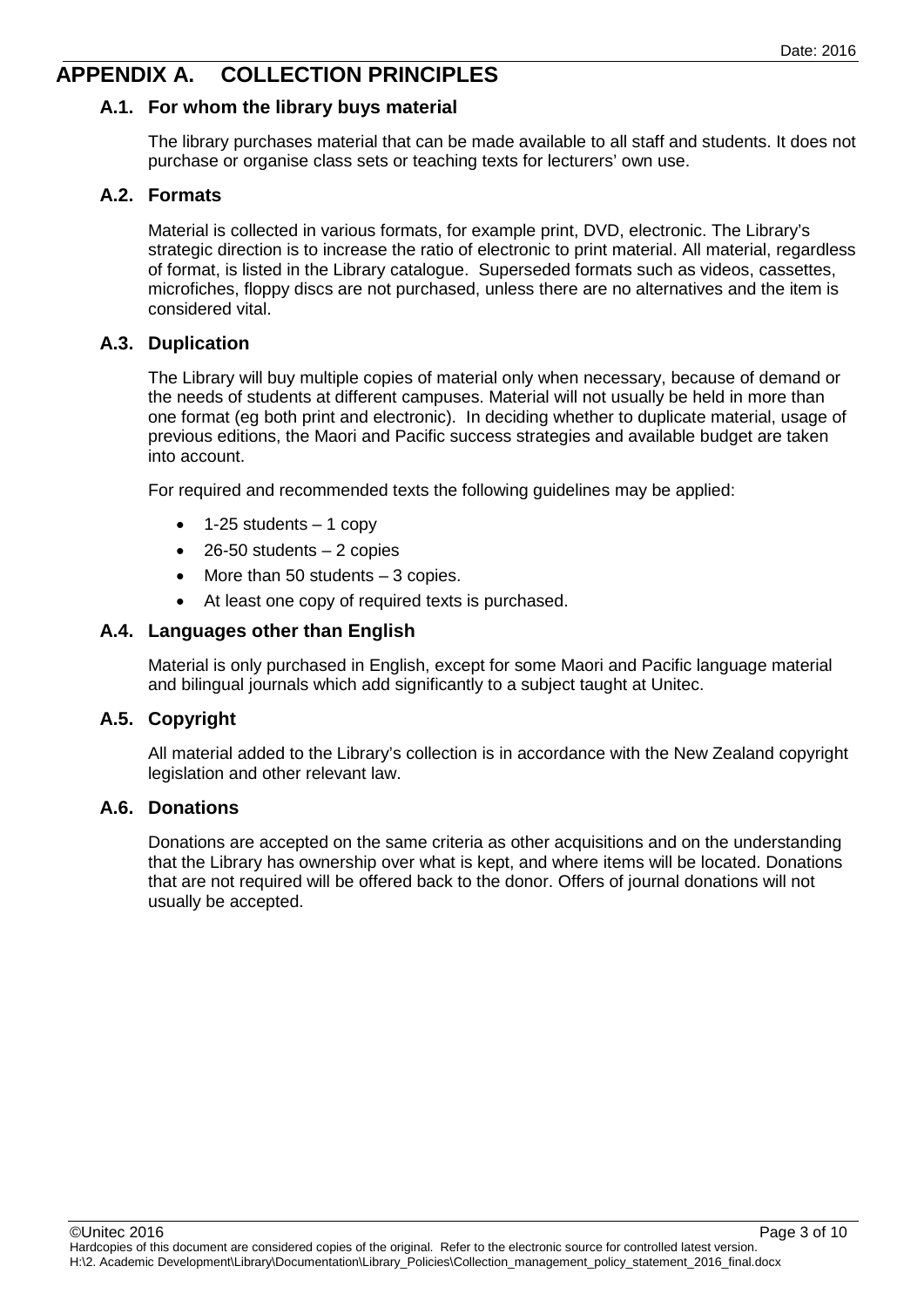# <span id="page-3-0"></span>**APPENDIX B. CRITERIA FOR SELECTION**

#### <span id="page-3-1"></span>**B.1. Criteria for selection of all material:**

- a) relevance to Unitec's current or future programmes;
- b) recommendation by academic staff;
- c) depth of collection in the subject;
- d) price;
- e) academic credibility;
- f) scope and content;
- g) academic level;
- h) New Zealand content;
- i) language and country of origin;
- j) currency.

#### <span id="page-3-2"></span>**B.2. Print Books**

Print books will only be purchased if no electronic version is available. New editions will be purchased if there has been substantial usage of the previous edition, a substantial revision or a long period between editions. The Library attempts to replace books which are missing from the collection in accordance with normal purchasing criteria. Out of print books will only be purchased if they are deemed to be critical to the subject area. All reasonable attempts will be made to acquire a good condition copy.

#### <span id="page-3-3"></span>**B.3. E-books**

There are currently two models by which the library purchases e-books:

- a) Annual subscription to a database,
- b) Patron-driven acquisitions, e.g. EBL. Certain book records are loaded on to the library catalogue and the library is charged only if the book is used. On the third usage of a book, it will be automatically purchased.

Considerations in addition to normal selection criteria are:

- presentation and ease of use
- access are there limits on the number of simultaneous users, can the full-text be searched, are there tables of contents and indexes, can they be easily accessed from off campus?
- is the Library purchasing permanent access to the book or only access rights?
- the pricing structure and ongoing subscription costs.

#### <span id="page-3-4"></span>**B.4. Print Journals**

Although the Library prefers to subscribe to journals electronically, print journals will be considered where electronic is unavailable or undesirable.

Main selection criteria are:

- contribution to the collection;
- whether it is indexed in a database subscribed to by Unitec.

Print subscriptions for journals available full-text on databases will only be considered if:

the subject matter is of a highly visual nature;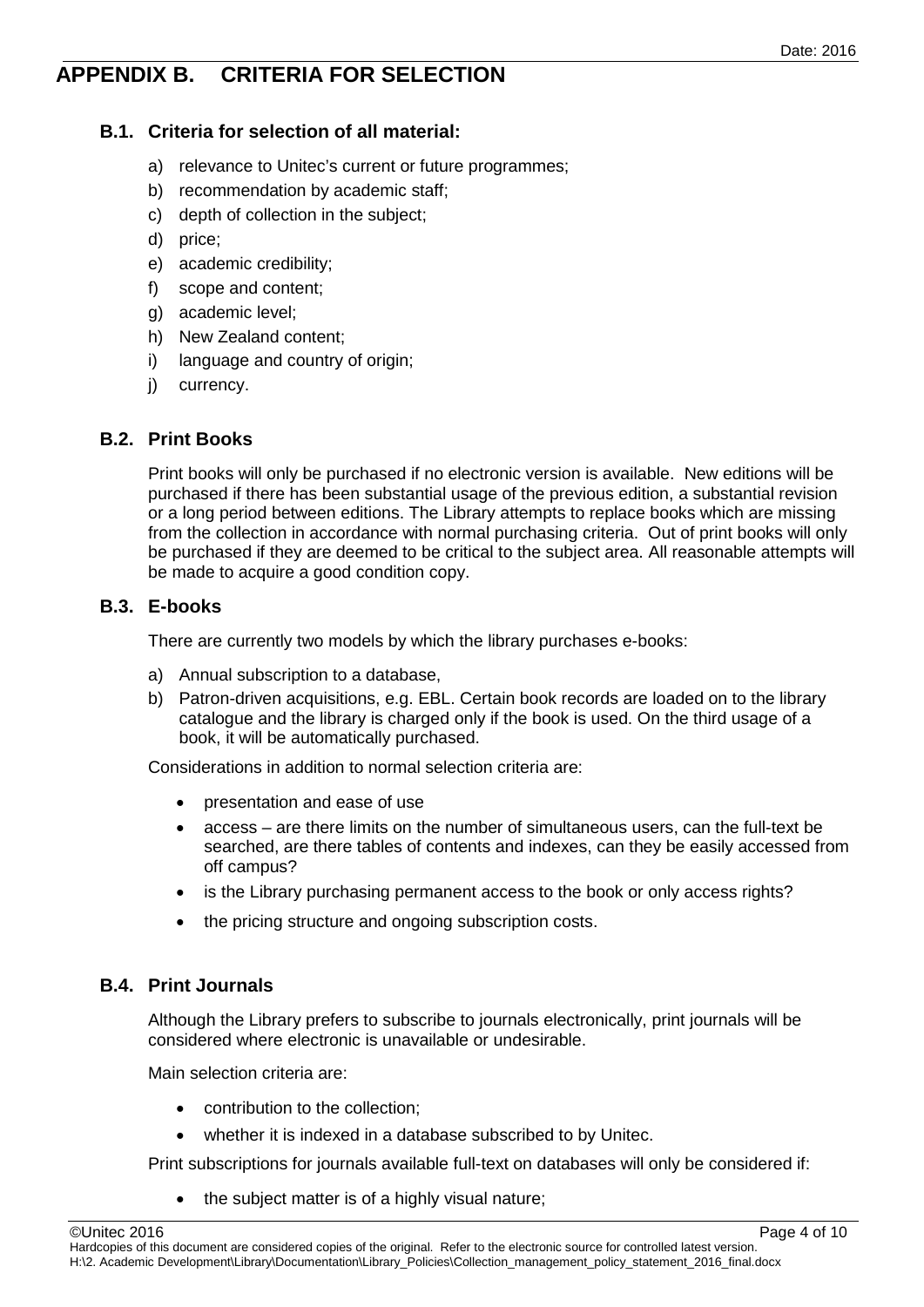- there is a significant embargo, ie 12 months or more, on the database;
- information and/or content is lost on the database, eg graphs not displaying;
- physical browsing is important for general interest for priority groups

#### <span id="page-4-0"></span>**B.5. Electronic Resources**

Electronic resources include a range of indexes and abstracts and full-text material, especially journal articles. All electronic resources can be accessed through the Library website. Ideally, electronic resources will be authenticated so that users can access them off campus using their username and password, however some will need a username and password specific to the resource.

Databases are selected and renewed on the following criteria:

- Content is relevant and appropriate to Unitec subjects
- Functionality ease of use and search features;
- Usage statistics;
- Vendor related services, eg training and documentation;
- Technical issues, eg. compatibility with Alma

These resources are reviewed as required by the Resource Management Committee.

Freely available electronic resources, such as portable document format files (PDFs) may be catalogued and included in the Library's catalogue. A print copy may occasionally be purchased as well, especially for long documents or documents with potential for high use.

Criteria for evaluating PDFs are:

- authority and credibility;
- currency how frequently it is updated;
- presentation and ease of use;
- appropriateness to the library collection.

#### <span id="page-4-1"></span>**B.6. Audiovisual Collection**

Audio-visual material is bought when it is the most appropriate format for the treatment of the subject, or to supplement textual information.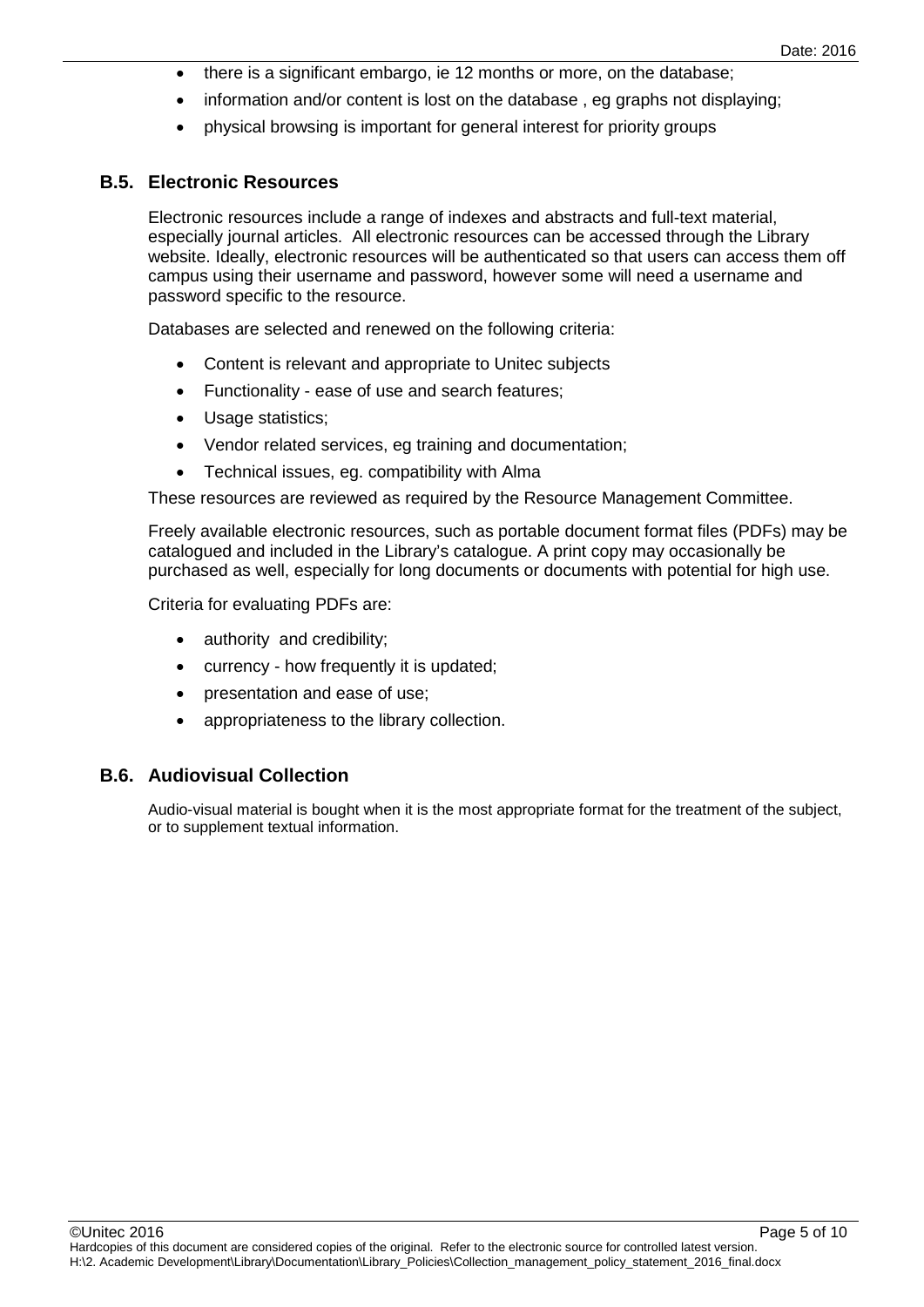### <span id="page-5-0"></span>**APPENDIX C. GUIDELINES TO CONSIDER WHEN DE-SELECTING**

Continuous stock revision ensures that the collection is relevant to users' needs and that best use is made of the available space. Criteria to consider when undergoing de-selection:

- o items in poor repair where the cost of mending outweighs the replacement cost or value;
- o items that do not meet NZ, Maori or Pacific selection criteria that have not circulated in past 2 years, and were not purchased within last 10 years.

Periodically, or on request, the Resources team will provide a report to Knowledge Specialists listing books in their subject area that meet the above criteria for de-selection

Knowledge Specialists are free to withdraw any items on that list that they consider no longer relevant to being kept in the collection. No further checking or approval is required for items on the report list, unless items meet NZ, Maori or Pacific selection, in which case approval should be given by person responsible for NZ, Maori, Pacific collections\*.

If the item does not fall within this report list and a Knowledge Specialist wishes to withdraw it, any withdrawal needs to be checked by the Manager, Services. Academic staff may be consulted where appropriate. Seminal texts should be identified and retained.

The Knowledge Specialist may choose to retain books or journals where the Unitec copy is the only one held in New Zealand.

If there is disagreement about decisions about de-selection of particular items, the final decision rests with the Library Director.

\*New Zealand material is usually transferred to the storage collection except for multiple editions of textbooks.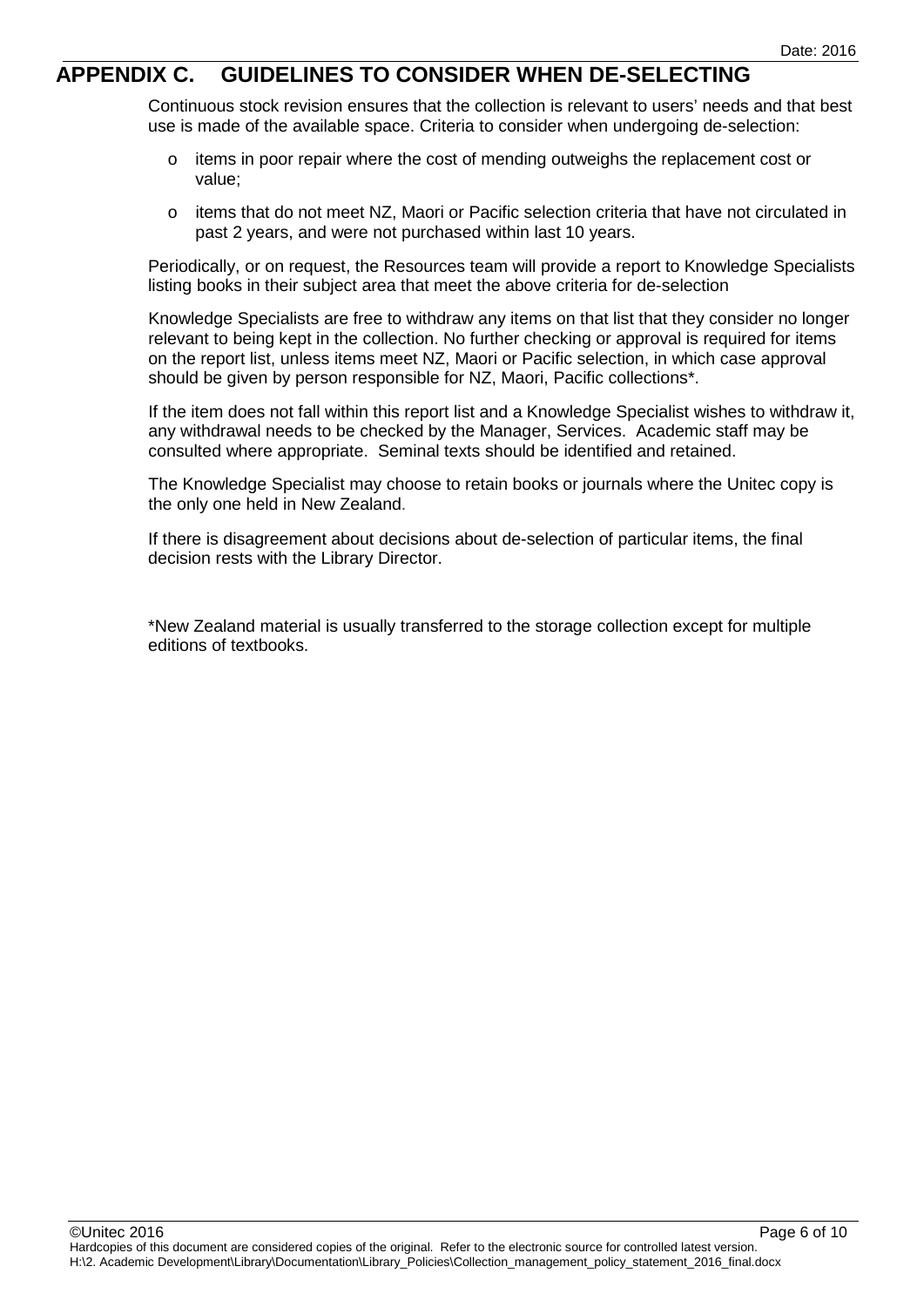# <span id="page-6-0"></span>**APPENDIX D. ALLOCATION OF FUNDS**

The Resources Management Committee allocates funds for library materials according to four main divisions: print books, e-books, e-journal subscriptions, print journal subscriptions and database subscriptions.

The print book allocation is divided according to major subject divisions, and is used for books and audio-visual material. The print journal allocation is also divided by subject. The combined database and e-journals allocation covers all ongoing electronic database subscriptions, as well as subscriptions for individual e-journals. The e-book allocation covers e-book subscriptions, patron-driven acquisitions and loans.

In allocating funds Resources Management Committee recognises:

- the need to maintain the collection at the desired level;
- the need to fill any identified collection gaps and new areas of knowledge;
- expansion of student numbers;
- demand;
- new programmes;
- the need to consider the balance between expenditure on books and journals and print and electronic formats;
- the need to support distance learning as well as on site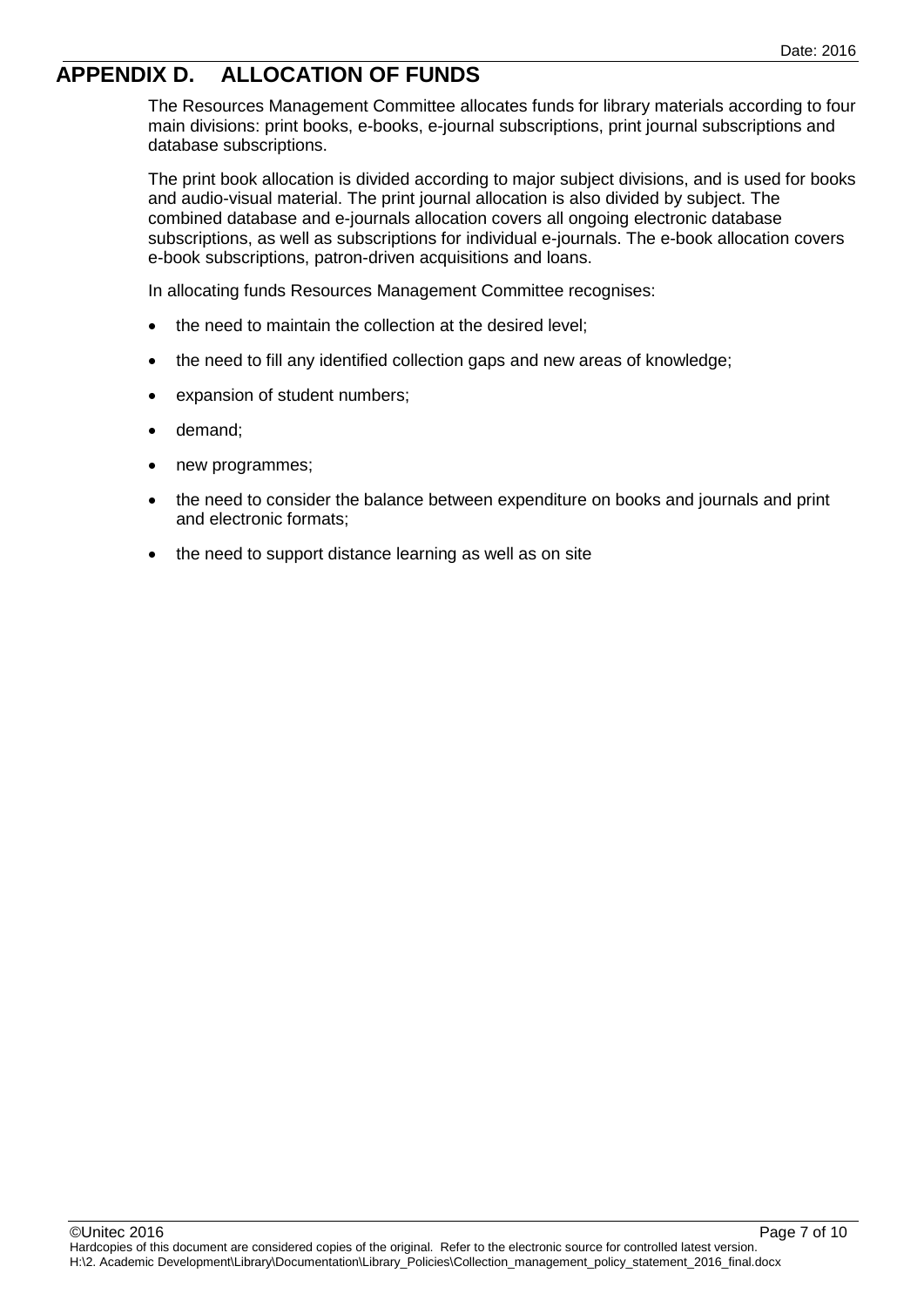# <span id="page-7-0"></span>**APPENDIX E. INTERLOANS AND DOCUMENT DELIVERY**

The Library's interloans policy is available from the Library's website.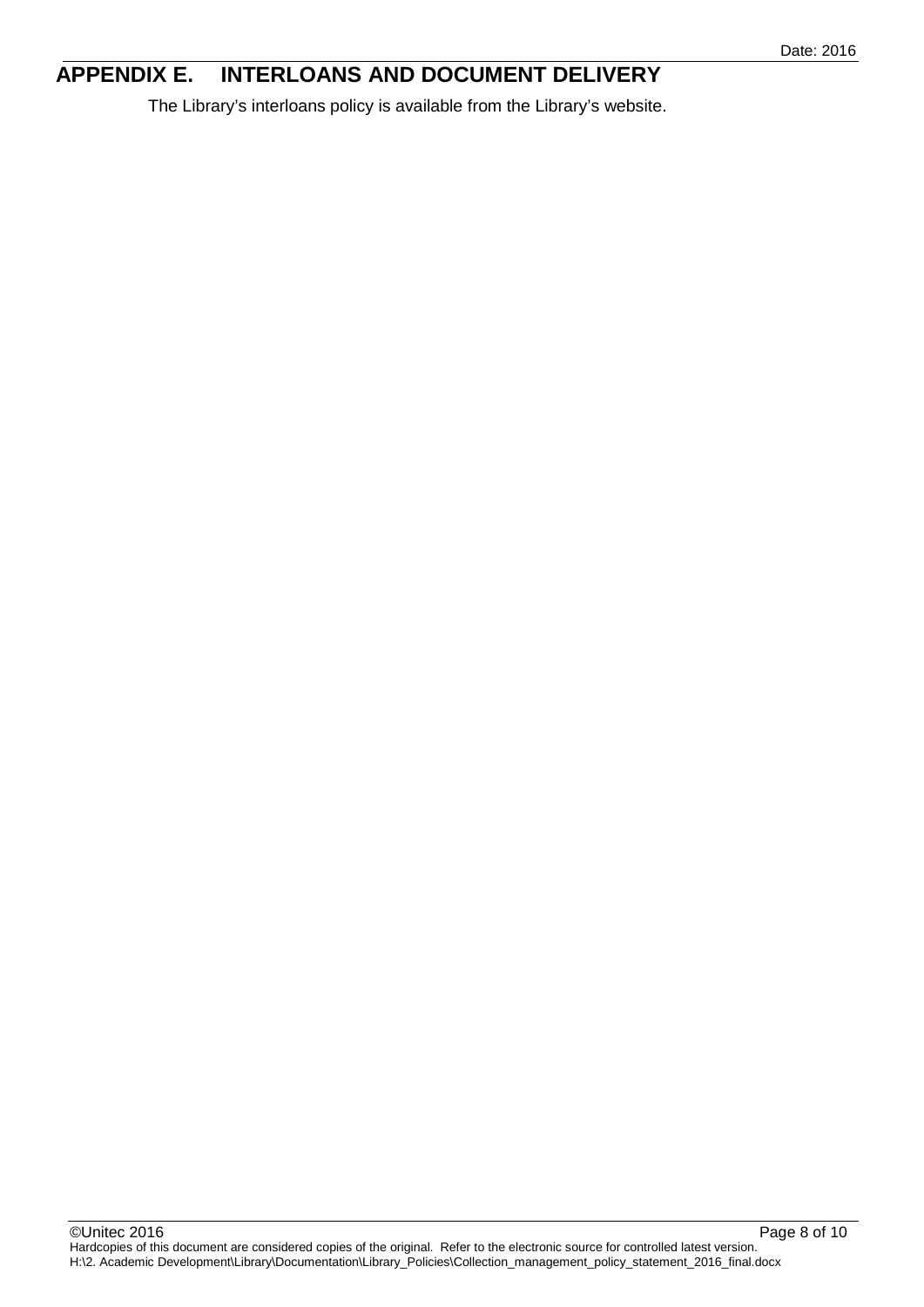# <span id="page-8-0"></span>**APPENDIX F. SPECIFIC COLLECTIONS**

As well as the main journal, book and audio-visual collections, the library maintains specific collections, as outlined below.

#### <span id="page-8-1"></span>**F.1. Reference Collection**

Each Library has a reference collection for in library use only, which consists of works intended to be referred to for specific pieces of information. The reference collections include dictionaries, encyclopaedias, statistics, atlases and handbooks.

#### <span id="page-8-2"></span>**F.2. Te Kohinga Maori – The Maori Collection**

Te Kohinga Maori supports the bicultural aspect of teaching and learning across all disciplines, so that students and staff can locate material related to things Maori in a central location. It reflects the Library's commitment to Te Noho Kotahitanga. The collection is housed in the Hub Library and is for use in the library only. There is usually also a lending copy available in the general collection.

#### <span id="page-8-3"></span>**F.3. The Pacific Collection**

The Pacific reference collection focuses on material relevant for students studying health and social sciences. It reflects the Library's commitment to Pacific students' success and retention. The collection is housed in the Waitakere Library and is for use in the library only. There is usually also a lending copy available in the general collection.

#### **F.4. Early Childhood Collection**

The Early Childhood Collection, housed in the Hub Library, contains picture book to support the early childhood education students' learning. The library does not buy resources (eg puzzles, music) for student teachers to use in their teaching practice. The primary reason for the Early Childhood Collection is so students can learn to evaluate picture books as part of their coursework and progress their learning and understanding of literacy in early childhood. The collection is located adjacent to the 370s (ie education) part of the nonfiction lending collection.

#### <span id="page-8-4"></span>**F.5. Student Theses and Research Reports Collection**

#### **Theses**

The Library administers Unitec's Research Bank, which holds electronic versions of most Unitec theses and staff research. A small collection of approximately 200 unique print only theses are held in remote storage. These are available on request.

#### **Research Reports**

Historically research reports have been catalogued and held for some disciplines.

#### <span id="page-8-5"></span>**F.6. Fred Tschopp Collection**

This collection of world-renowned landscape architect Fred Tschopp's papers, photos and plans is housed in the Building One Library.

#### <span id="page-8-6"></span>**F.7. Arts File**

The Arts File housed in the Building One Library contains art exhibition catalogues and ephemeral items on New Zealand artists.

#### <span id="page-8-7"></span>**F.8. Recreational Reading Collection**

This collection is housed in the Hub Library. Its role is to promote and encourage literacy amongst students. Popular genres, both fiction and non-fiction are collected.